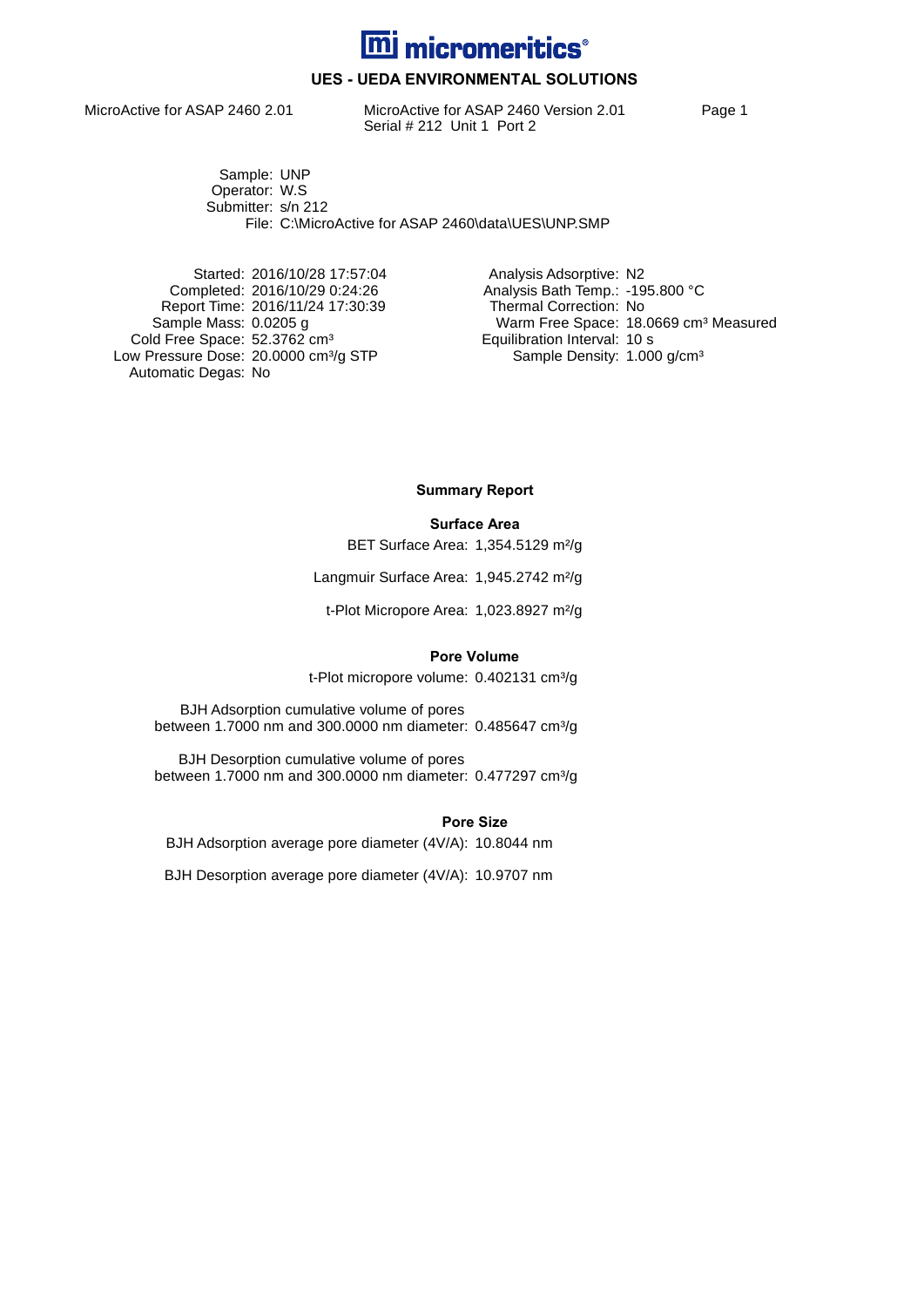

## **UES - UEDA ENVIRONMENTAL SOLUTIONS**

MicroActive for ASAP 2460 2.01 MicroActive for ASAP 2460 Version 2.01 Page 2 Serial # 212 Unit 1 Port 2

Sample: UNP Operator: W.S Submitter: s/n 212 File: C:\MicroActive for ASAP 2460\data\UES\UNP.SMP

Started: 2016/10/28 17:57:04 Analysis Adsorptive: N2 Report Time: 2016/11/24 17:30:39 Cold Free Space: 52.3762 cm<sup>3</sup> Equilibration Interval: 10 s Low Pressure Dose: 20.0000 cm<sup>3</sup>/g STP Sample Density: 1.000 g/cm<sup>3</sup> Automatic Degas: No

Completed: 2016/10/29 0:24:26 <br>Report Time: 2016/11/24 17:30:39 Thermal Correction: No Warm Free Space: 18.0669 cm<sup>3</sup> Measured<br>Equilibration Interval: 10 s

### **BJH Adsorption Pore Distribution Report**

Faas Correction Harkins and Jura  $t = [ 13.99 / ( 0.034 - log(P/P<sub>O</sub>)) ] ^ 0.5$ 

Diameter Range: 1.7000 nm to 300.0000 nm Adsorbate Property Factor: 0.95300 nm Density Conversion Factor: 0.0015468 Fraction of Pores Open at Both Ends: 0.00

| Pore Diameter | Average       | Incremental          | Cumulative           | Incremental         | Cumulative          |
|---------------|---------------|----------------------|----------------------|---------------------|---------------------|
| Range (nm)    | Diameter (nm) | Pore Volume          | Pore Volume          | Pore Area           | Pore Area           |
|               |               | (cm <sup>3</sup> /g) | (cm <sup>3</sup> /g) | (m <sup>2</sup> /g) | (m <sup>2</sup> /g) |
| 183.4 - 122.1 | 140.7         | 0.121307             | 0.121307             | 3.448               | 3.448               |
| 122.1 - 84.5  | 96.5          | 0.081297             | 0.202603             | 3.370               | 6.818               |
| $84.5 - 62.8$ | 70.4          | 0.049480             | 0.252083             | 2.811               | 9.629               |
| $62.8 - 48.9$ | 54.1          | 0.032389             | 0.284472             | 2.396               | 12.024              |
| 48.9 - 38.6   | 42.5          | 0.025344             | 0.309816             | 2.384               | 14.408              |
| $38.6 - 26.9$ | 30.6          | 0.031483             | 0.341300             | 4.113               | 18.521              |
| $26.9 - 20.6$ | 22.9          | 0.018952             | 0.360252             | 3.317               | 21.838              |
| $20.6 - 16.7$ | 18.2          | 0.012190             | 0.372442             | 2.679               | 24.518              |
| $16.7 - 14.0$ | 15.1          | 0.008613             | 0.381055             | 2.283               | 26.801              |
| $14.0 - 12.1$ | 12.9          | 0.006194             | 0.387249             | 1.924               | 28.725              |
| $12.1 - 10.6$ | 11.2          | 0.004812             | 0.392061             | 1.714               | 30.439              |
| $10.6 - 9.4$  | 9.9           | 0.003820             | 0.395881             | 1.537               | 31.976              |
| $9.4 - 8.5$   | 8.9           | 0.003351             | 0.399232             | 1.504               | 33.480              |
| $8.5 - 7.7$   | 8.1           | 0.002243             | 0.401475             | 1.112               | 34.592              |
| $7.7 - 7.1$   | 7.4           | 0.001935             | 0.403411             | 1.052               | 35.644              |
| $7.1 - 6.5$   | 6.8           | 0.001495             | 0.404906             | 0.885               | 36.530              |
| $6.5 - 6.0$   | 6.2           | 0.001284             | 0.406190             | 0.824               | 37.353              |
| $6.0 - 5.6$   | 5.8           | 0.001166             | 0.407357             | 0.807               | 38.160              |
| $5.6 - 5.2$   | 5.4           | 0.001227             | 0.408584             | 0.912               | 39.072              |
| $5.2 - 4.9$   | 5.0           | 0.000935             | 0.409519             | 0.744               | 39.816              |
| $4.9 - 4.6$   | 4.7           | 0.001011             | 0.410530             | 0.859               | 40.675              |
| $4.6 - 4.3$   | 4.4           | 0.000788             | 0.411318             | 0.713               | 41.388              |
| $4.3 - 4.0$   | 4.2           | 0.001067             | 0.412385             | 1.026               | 42.414              |
| $4.0 - 3.8$   | 3.9           | 0.001209             | 0.413594             | 1.234               | 43.648              |
| $3.8 - 3.6$   | 3.7           | 0.001233             | 0.414826             | 1.334               | 44.982              |
| $3.6 - 3.4$   | 3.5           | 0.001480             | 0.416307             | 1.695               | 46.677              |
| $3.4 - 3.2$   | 3.3           | 0.001573             | 0.417879             | 1.904               | 48.581              |
| $3.2 - 3.0$   | 3.1           | 0.001901             | 0.419781             | 2.433               | 51.014              |
| $3.0 - 2.9$   | 3.0           | 0.002491             | 0.422272             | 3.366               | 54.380              |
| $2.9 - 2.7$   | 2.8           | 0.002868             | 0.425140             | 4.092               | 58.471              |
| $2.7 - 2.6$   | 2.7           | 0.003120             | 0.428259             | 4.701               | 63.172              |
| $2.6 - 2.4$   | 2.5           | 0.003464             | 0.431723             | 5.513               | 68.685              |
| $2.4 - 2.3$   | 2.4           | 0.004529             | 0.436252             | 7.620               | 76.306              |
| $2.3 - 2.2$   | 2.2           | 0.005347             | 0.441599             | 9.521               | 85.827              |
| $2.2 - 2.1$   | 2.1           | 0.006677             | 0.448276             | 12.601              | 98.428              |
| $2.1 - 1.9$   | 2.0           | 0.008556             | 0.456832             | 17.149              | 115.577             |